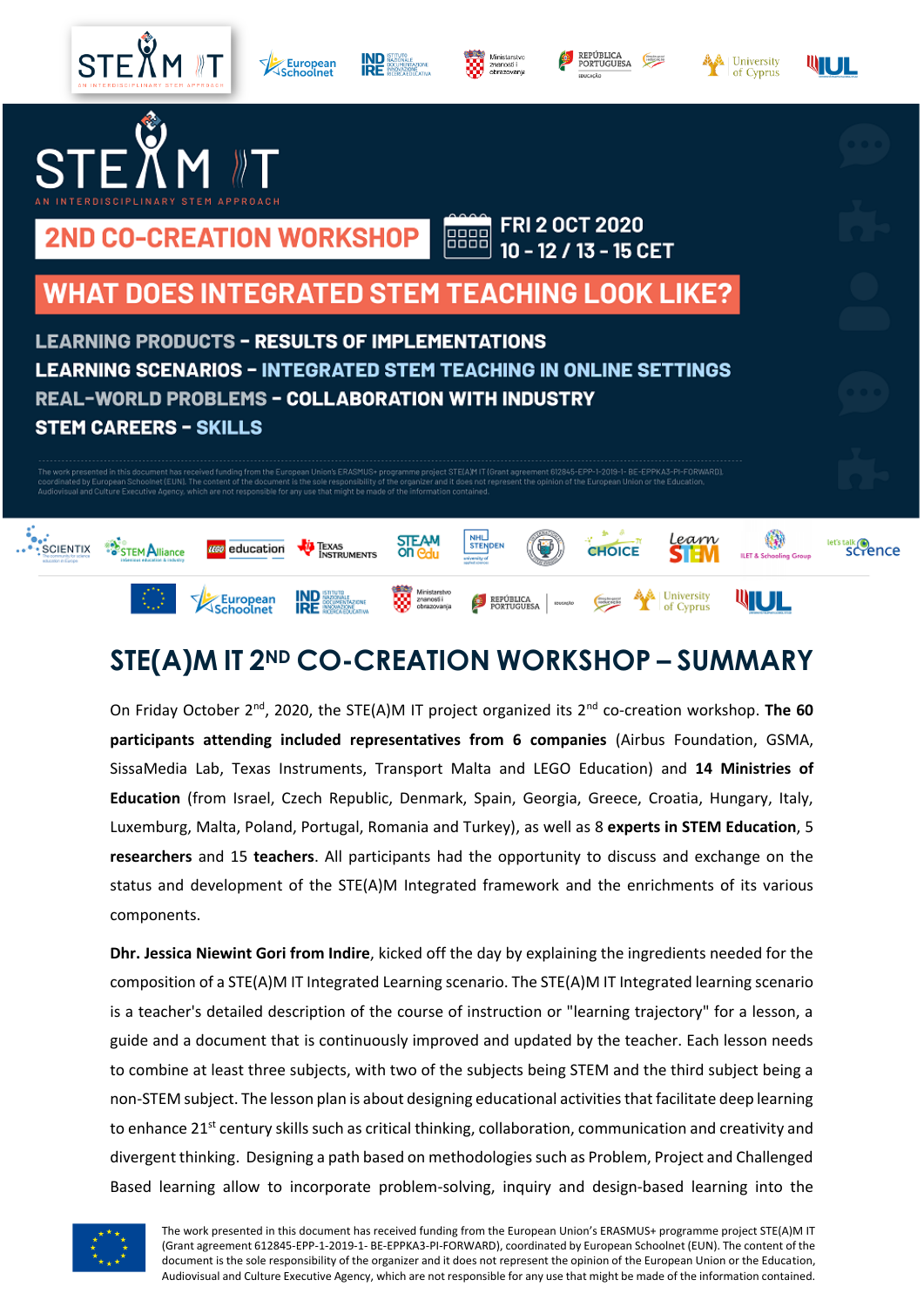

learning activity taking care of real-world challenges in an authentic context. **Raluca Maxim, User Experience Researcher** added the idea that social-emotional learning elements can be added in all learning scenarios to cultivate respect, empathy, inclusion, collaboration, ethical responsibilities, conflict resolution and acceptance.

Two primary teachers (**Ana Cristina Louro** from Portugal and **Ivana Gugić** from Croatia) and two secondary teachers (**Preeti Gahlawat** from Sweden and **Carmelita Cippolone** from Italy), all members of the STE(A)M IT pilot teachers group, presented their learning scenarios, including examples of the organised activities and the students' learning products. Students' work varied and their outputs included drawings, models, digital designs, graphs and even a garden. Here James Serra, from NHL Stenden shared a [video](https://vimeo.com/372982694) in which student teachers are teaching vocational students about

sustainability, debating, construction and wind turbines.

Among the challenges that teachers faced during their implementations, the additional technological integration needed due to the Covid-19 crisis, has also been presented. Carmelita Cippolone explained how due to lockdown imposed in Italy at that moment, her learning scenario had to move completely online. Extra implementation time had to be foreseen and content adaptations had to be made. However, students' motivation was high, and the teachers involved enjoyed the collaboration and the variety of activities.

On the policy side, **Katarina Grgec from the Croatian Ministry of Education**, congratulated teachers on their efforts and complimented their learning scenarios. In terms of readiness, and as the Covid-19 crisis proved, there are teachers who are ready to adopt new methodologies. Once the added value of STE(A)M integrated learning is presented to them and support, guidance and training are offered, then more and more teachers will embrace this approach.

The importance of STEM careers and the need to support teachers into integrating the most up to date and relevant information on skills and competences needed by industry, has also been discussed.



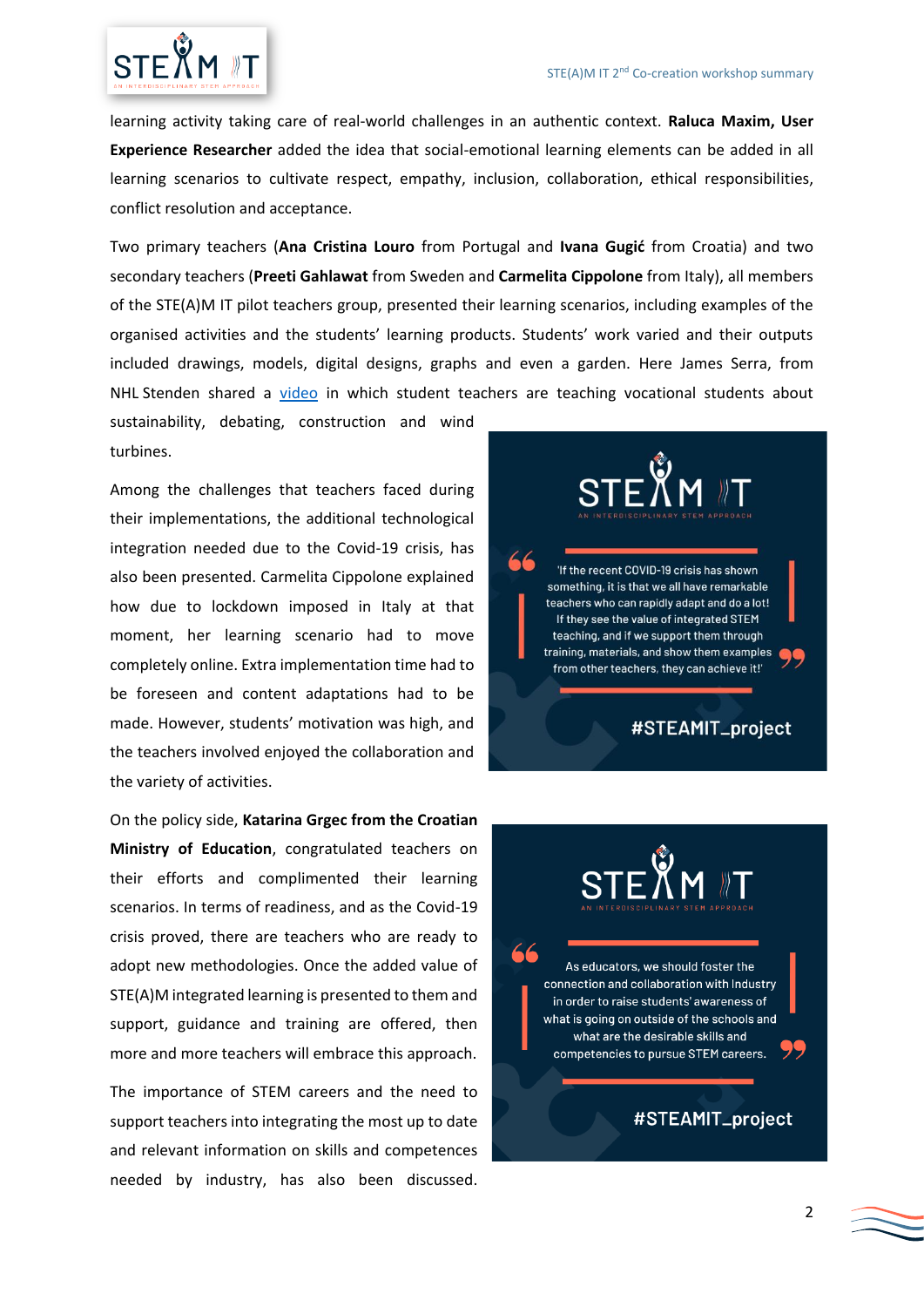

**[Stephan Griebel](https://www.t3europe.eu/en/t3-europe/edublogs/it-is-okay-to-rely-on-technology) from Texas Instruments** underlined the need for education to approach the 21st century skills in a holistic way. Integrated teaching and learning can play an important role in this direction while the creativity of STEM subjects i.e. Physics and Mathematics, offer many opportunities for integration. **Letizia Cinganotto from the Italian University Line (IUL)**, added that educators should foster and pursue collaboration with industry in order to raise students' awareness on what is going on outside school and the competences they need in order to pursue STEM careers. On this point, it is important to highlight the new **STE(A)M IT Repository of STEM Jobs Profiles** launched following the request from STEM Alliance partners and Ministries of Education STEM representatives. The tool supports teachers and career advisors in their mission of motivating pupils to study STEM subjects and undertake STEM-related careers. It provides them with resources, such as videos, podcasts, and career sheets, created with the support STEM professionals.



**Achilles Kameas** from the [STEAMonEDU](https://steamonedu.eu/) project and **Irene Pizzo** from the [CHOICE](https://www.euchoice.eu/) project also joined the discussion. Their two projects are also working on STE(A)M Integrated teaching and learning and are regularly exchanging with STE(A)M IT. STE(A)M IT and STEAMonEdu both strive to define the competences of STE(A)M educators by investigating and engaging educators of formal and non-formal education. CHOICE differentiates by taking into account the needs of the students in STEM and STE(A)M Education and actively involves them along with educators in Creative Leadership Teams keeping them close to the labour market and STEM/STE(A)M career oriented approaches. Many common elements have been identified under the projects' common goal, and the projects will continue to work closely to promote each other activities i.e. MOOCs, trainings but to also complement each other's work with specific components (i.e. STE(A)M practice evaluation framework by STEAMonEDU and Framework for reforming STEM curricula by Choice).